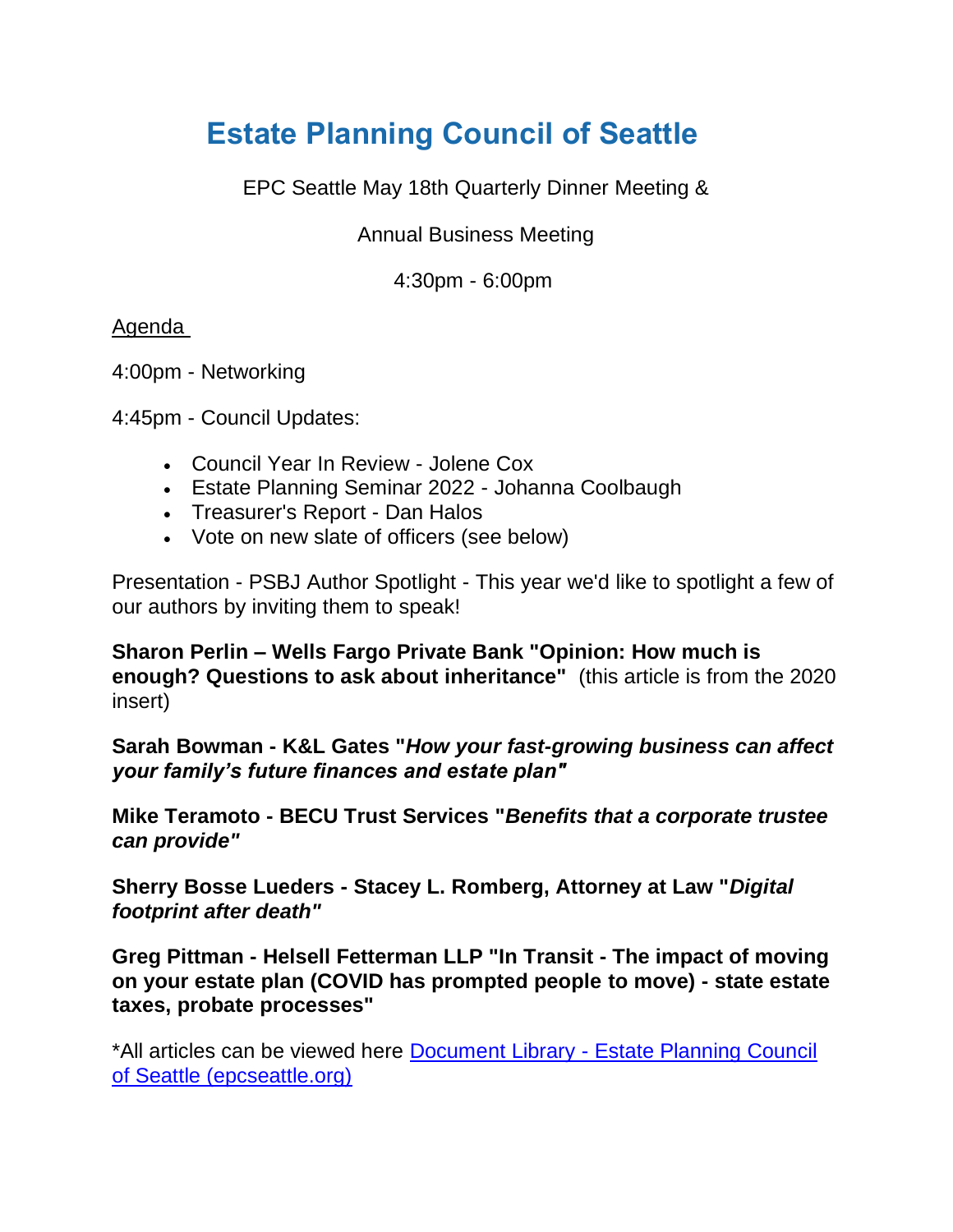# We are pleased to announce the slate for the 2022-2023

## \*Voting to occur during the 5/18 meeting

President - Dan Halos, ChFC, CLU - The Bailey Group

President Elect - Debra Smiley, CTFA - Laird Norton Wealth Management

Treasurer - Teresa Byers, JD - Odgen Murphy Wallace PLLC

Secretary - Allison Kollack, CPA, MST - King & Oliason PLLC

Immediate Past President - Jolene Cox, CPA - Deloitte Tax LLP

Executive Committee 1 Year Term - Elizabeth McGrath, CFP, CTFA - Key Private Bank

Executive Committe 1 Year Term - Chris Downing, CFP - Greene Wealth Management

Executive Committee 2 Year Term - Sarah Berkenwald, JD - Jeppesen Gray Sakai

Executive Committee 2 Year Term - Nathaniel Rothbauer, CPA - Ascent Private Capital Management

Seminar Chair - Johanna Coolbaugh & Co-Chair - Chad Proctor

Board Members Rolling Off - Thank you for your years of service to the council.

Steven Schindler, JD - Perkins Coie

Kim Cacace, CTFA - BNY Mellon Wealth Management

Anna Cashman, JD - KHBB Law PLLC

# **May 2022 Quarterly Dinner Meeting**